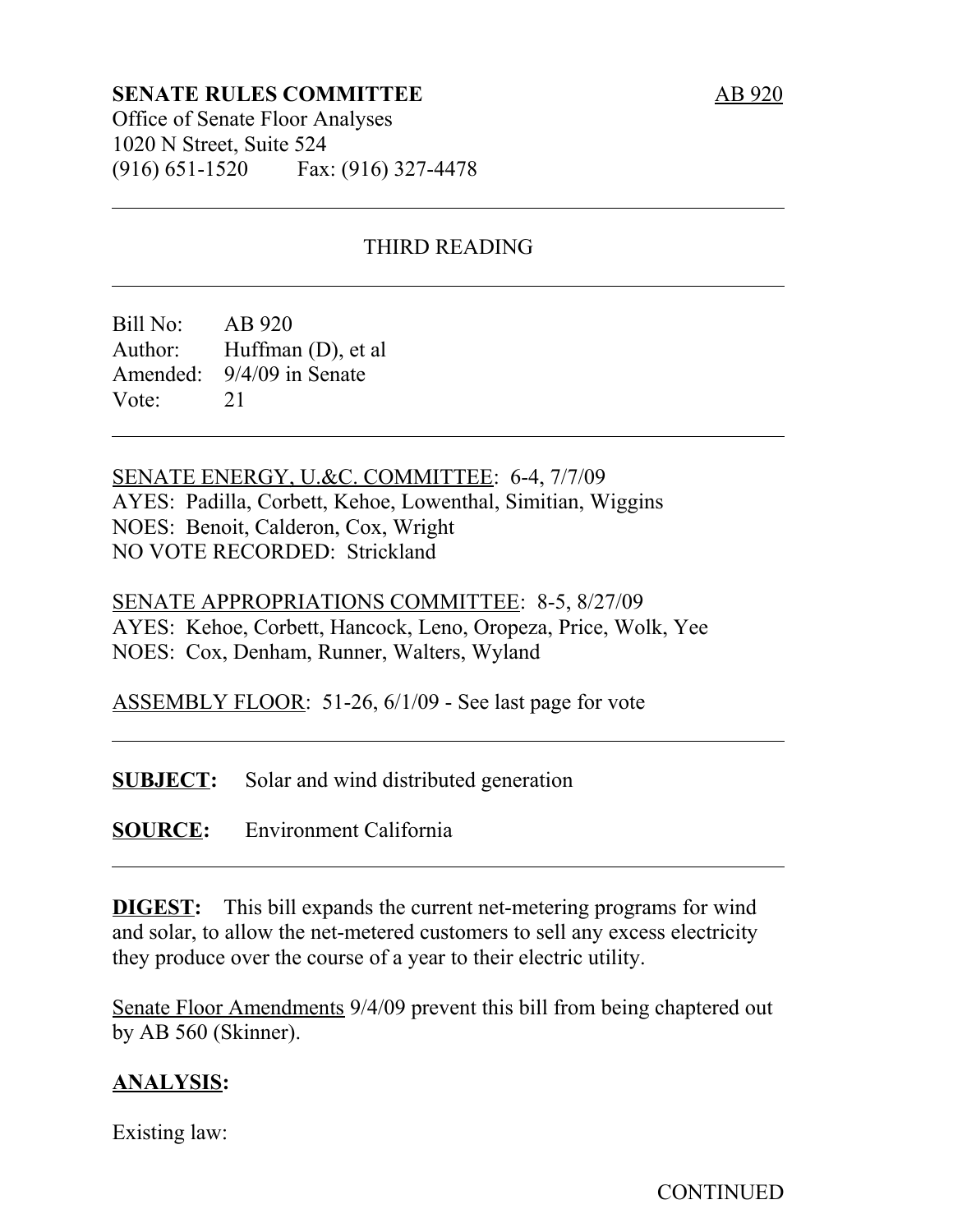- 1. Creates the California Solar Initiative (CSI), a \$3.3 billion declining rebate program to offset the cost of installing solar panels on homes, businesses, and public buildings. The program requires that in order to be eligible for CSI rebates, among other requirements, the solar energy must be intended to offset part or all of the consumer's own electricity demand (the panels should not produce more electricity than the customer's historic peak demand).
- 2. Requires IOUs to offer customers with solar or wind generation that is smaller than one megawatt in size, a net-metered tariff where the customer can sell back electricity produced from the solar or wind facility that exceeds that customer's usage at a moment in time as a bill credit against electricity that the customer receives from the utility when their renewable facility produces less than the customer is consuming. Caps the total amount of solar and wind generation that can be subject to net-metering at 2.5 percent of each utility's aggregate peak demand.
- 3. Requires all POUs other than the Los Angeles Department of Water and Power (LADWP) to offer a net-metering tariff as provided in 2) above, or offer a co-metering tariff where the bill credit is based only on the cost of generation and not the entire retail rate. Exempts LADWP from the net-metering and co-metering requirements.

### This bill:

- 1. Defines a "net surplus customer-generator" as a customer-generator that generates more electricity in a 12-month period than the customer purchases from the utility in that same period.
- 2. Requires all investor owned utilities (IOUs) and publicly owned utilities (POUs) that offer net-metering to purchase all net surplus electricity produced from the customer's wind or solar generator at a rate set by the California Public Utilities Commission (CPUC) or POU. The rate shall be set to provide the customer-generator "just and reasonable" compensation for the surplus energy sales, leave all other ratepayers indifferent, and shall not result in any cost shifting to non-customer generators.
- 3. Caps the amount of net surplus electricity a utility must purchase at 2.5 percent of each electric utility's aggregate peak demand.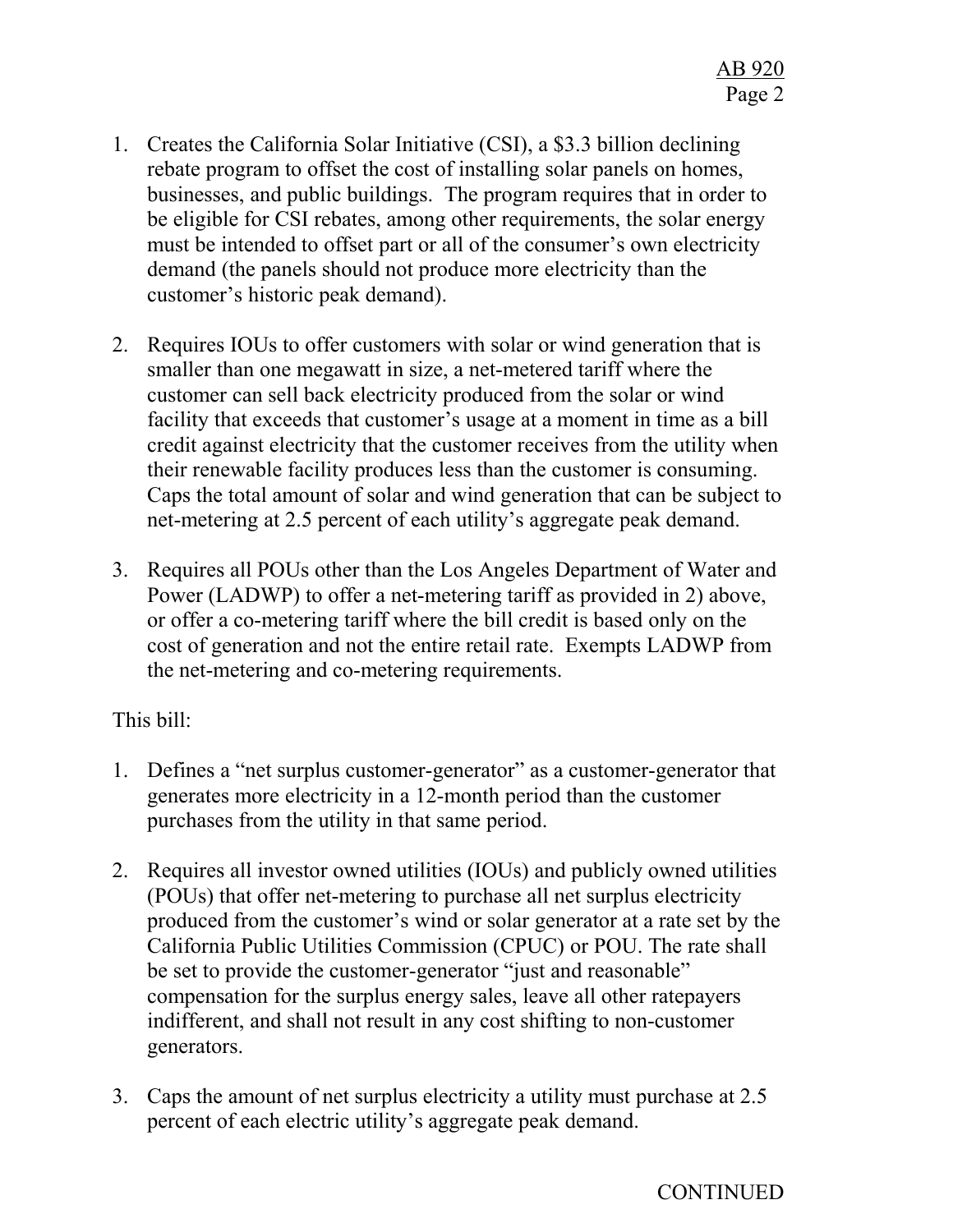4. Provides that the utility shall own all of the renewable attributes or renewable energy credits (RECs) associated with any net surplus electricity it must purchase. The customer will retain REC of any renewable energy credit associated with any electricity generated by the customer that is utilized by the customer.

**FISCAL EFFECT**: Appropriation: No Fiscal Com.: Yes Local: Yes

According to the Senate Appropriations Committee analysis:

### Fiscal Impact (in thousands)

| <b>Major Provisions</b>                           | 2009-10 | 2010-11 | 2011-12 | Fund       |
|---------------------------------------------------|---------|---------|---------|------------|
| Regulatory oversight                              | \$125   | \$335   | \$210   | $Special*$ |
| Increased electricity costs<br>for state agencies | Unknown |         |         | Various    |

\*Public Utilities Commission Utilities Reimbursement Account

## **SUPPORT:** (Verified 9/4/09)

Environment California (source) American Federation of State, County and Municipal Employees Breathe California California Association of Realtors California State Grange Clean Power Campaign Coalition for Clean Air Green California National Parks Conservation Association Nonprofit Housing Association of Northern California Pacific Environment Planning and Conservation League San Diego County Sierra Club California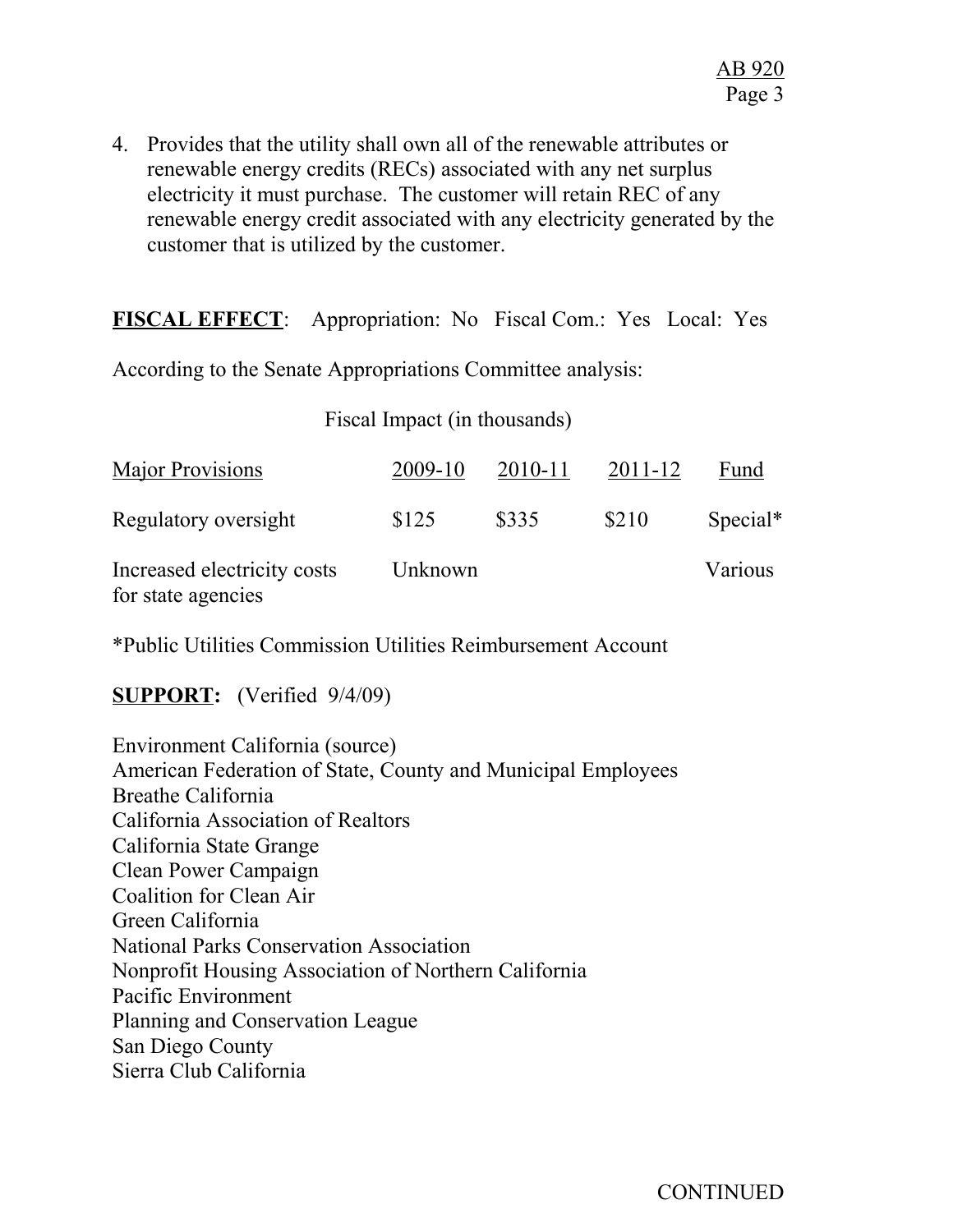# **OPPOSITION:** (Verified 9/1/09)

California Association of Small and Multi-jurisdictional Utilities Pacific Gas & Electric Public Utilities Commission (unless amended) Sacramento Municipal Utility District

**ARGUMENTS IN SUPPORT:** According to the author's office, the purpose of this bill is to allow electric utility customers who install solar or wind generators on their property to be paid by their electric utility for all the "surplus" electricity they produce. The author's office believes this will encourage homeowners and businesses to conserve more electricity (and thus have more surplus power they can sell to the utility) and will allow property owners to install the maximum number of solar panels on their home.

Under net-metering, electric utilities are required to "buy back" any electricity generated by a customer-owned generator solar or wind generator that is not used by that customer. When the customer generates electricity, he/she uses most of it for his or her own facility. Any excess electricity passes through the meter and is distributed to the electricity grid. At the end of the year, the electric corporation calculates the amount of electricity distributed to the grid by the customer and reduces the customer's annual bill by the amount of electricity distributed to the electricity grid by the customer. This results in the utility "buying" the excess power and paying for it in the form of a bill credit.

**ARGUMENTS IN OPPOSITION:** The CPUC states in opposition "This bill fundamentally changes the intent of the net energy metering (NEM) statute from a program that facilitates onsite electricity generation and consumption to a program that supports onsite customer generators to be paid as wholesale power producers. Customers currently receive significant ratepayer support to be onsite customer generators, and net surplus compensation would add another benefit to solar customers before the completion of the CPUC's report on the costs and benefits of NEM, due to the legislature January 1, 2010."

## **ASSEMBLY FLOOR**:

AYES: Adams, Ammiano, Arambula, Beall, Blakeslee, Blumenfield, Brownley, Buchanan, Caballero, Charles Calderon, Carter, Chesbro, Coto, Davis, De La Torre, De Leon, Eng, Evans, Feuer, Fong, Fuentes,